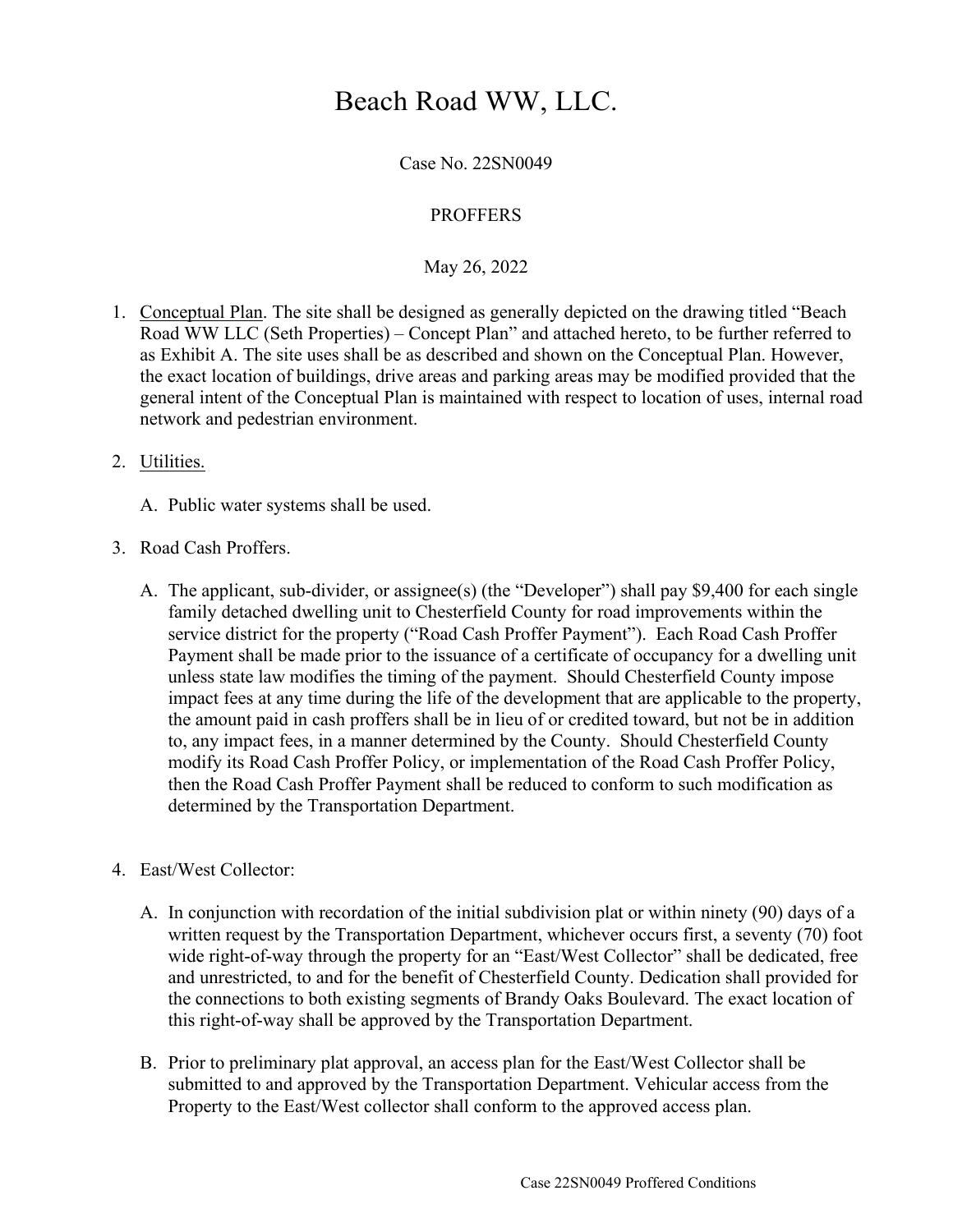- C. The Developer shall be responsible for the following road improvements with modifications approved by the Transportation Department:
	- i. 1) Construction of a two (2) lane road for the East/West Collector to VDOT Urban Collector standards (40 mph) from existing termini at both Brandy Oaks Boulevard intersections, through the Property, to the eastern Property line,
	- ii. 2) Construction of left and right turn lanes at the intersection of the north and south Brandy Oaks Boulevard extensions,
	- iii. 3) Construction of left and right turn lanes at each approved public road intersection, based on Transportation Department standards,
	- iv. 4) Construction of VDOT standard sidewalks along both sides of the East/West Collector, unless otherwise approved by the Transportation Department, and
	- v. 5) Dedication of any additional right-of-way (and/or easements) required for the improvements noted above.
- 5. Density. A maximum of One Hundred and Fifty (150) units shall be permitted on the property.
- 6. Open Space/Pedestrian Areas.
	- A. There shall be a minimum of One (1) pocket park on the property. This open space shall consist of uses such as a playground, open game field, gazebo, fire pit, benches, or any other outdoor amenities as approved by the Planning Director at the time of Site Plan Review.
- 7. Stormwater.
	- A. Any stormwater management BMP or stormwater conveyance that outfalls towards existing recorded subdivision lots must be designed to discharge the post-developed 100-year storm at the 100-year pre-developed rate.
- 8. Development Standards. Exhibit B provides illustrative pictures of the architectural appearance for single family homes to be constructed on the Property. These illustrative pictures are conceptual in nature, and the final elevations may use a different type of architectural style, materials and architectural detailing from what is shown so long as the variety of the architectural elements represented by the illustrative pictures is maintained. In addition to any other requirements set forth herein, the Applicant shall comply with the following:
	- A. Residential Design Elements.
		- i. Driveways/Walkways.
			- a). Driveways.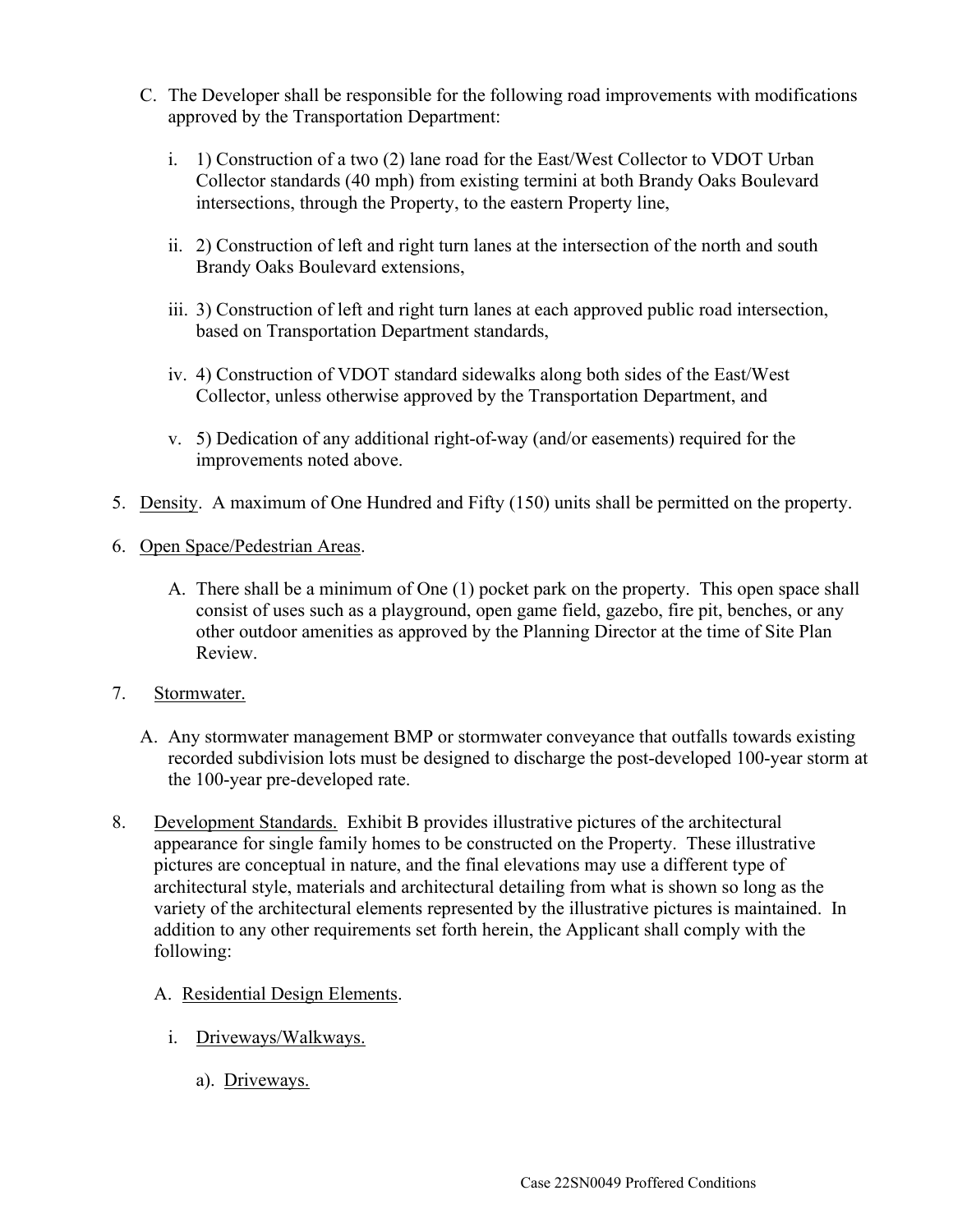- (1) All private driveways shall be constructed from concrete, exposed aggregate concrete, concrete pavers, stamped concrete, brick, or asphalt.
- (2) Front walks: A minimum of a 3-foot-wide front walkway consisting of concrete, exposed aggregate concrete, concrete pavers, stamped concrete or brick shall be provided between the front entrance of each dwelling unit and adjacent drives, sidewalks or streets.
- ii. Landscaping.
	- a). Front Foundation Planting Beds: Foundation planting is required along the entire front façade of all units and shall extend along all sides facing a street. Foundation Planting Beds shall be a minimum of four (4) feet wide from the unit foundation. Planting beds shall include medium shrubs, spaced a maximum of four (4) feet apart. The plant materials used should visually soften the unit corners and complement the architecture of the home at their mature sizes. Planting bed deviations may be approved by the Planning Department at time of plans review due to unique design circumstances.
- iii. Fences. Chain link fences shall not be permitted.
- iv. Residential Architecture and Materials:
	- a). Style and Form. significant deviations are approved by the Planning Commission during subdivision plan review, the architectural treatment of the homes shall be generally compatible and consistent in quality to the architectural standards of the elevations as shown in Exhibit B, entitled Conceptual Design Guidelines, dated March 23, 2022.
	- b). Materials. Acceptable siding materials include brick, stone, masonry, fiber cement siding (such as HardiePlank, HardieShingle, and HardieTrim), premium vinyl with a minimum wall thickness of .044 inches, or engineered wood siding (such as LP SmartSide), or other comparable material as approved by the Planning Director at time of plans review. Dutch lap and plywood siding are not permitted. Other materials may be used for trim, architectural decorations, or design elements provided they blend with the architecture of the dwelling.
	- c). Step-down Siding: For dwelling units stepping the siding down below the first floor shall be permitted on the side and rear elevations that do not front on a street, with a maximum of two (2) steps permitted on any elevation. A minimum of 24 inches of exposed brick or stone shall be required, unless a lesser amount is approved by the Planning Department at time of plans review due to unique design circumstances.
	- d). Variation. Buildings with the same front elevation may not be located adjacent to, directly across from, or diagonally across the street from each other on the same street. Variation in the front elevation to address the previous sentence may be accomplished by providing at least two (2) of the following architectural changes: